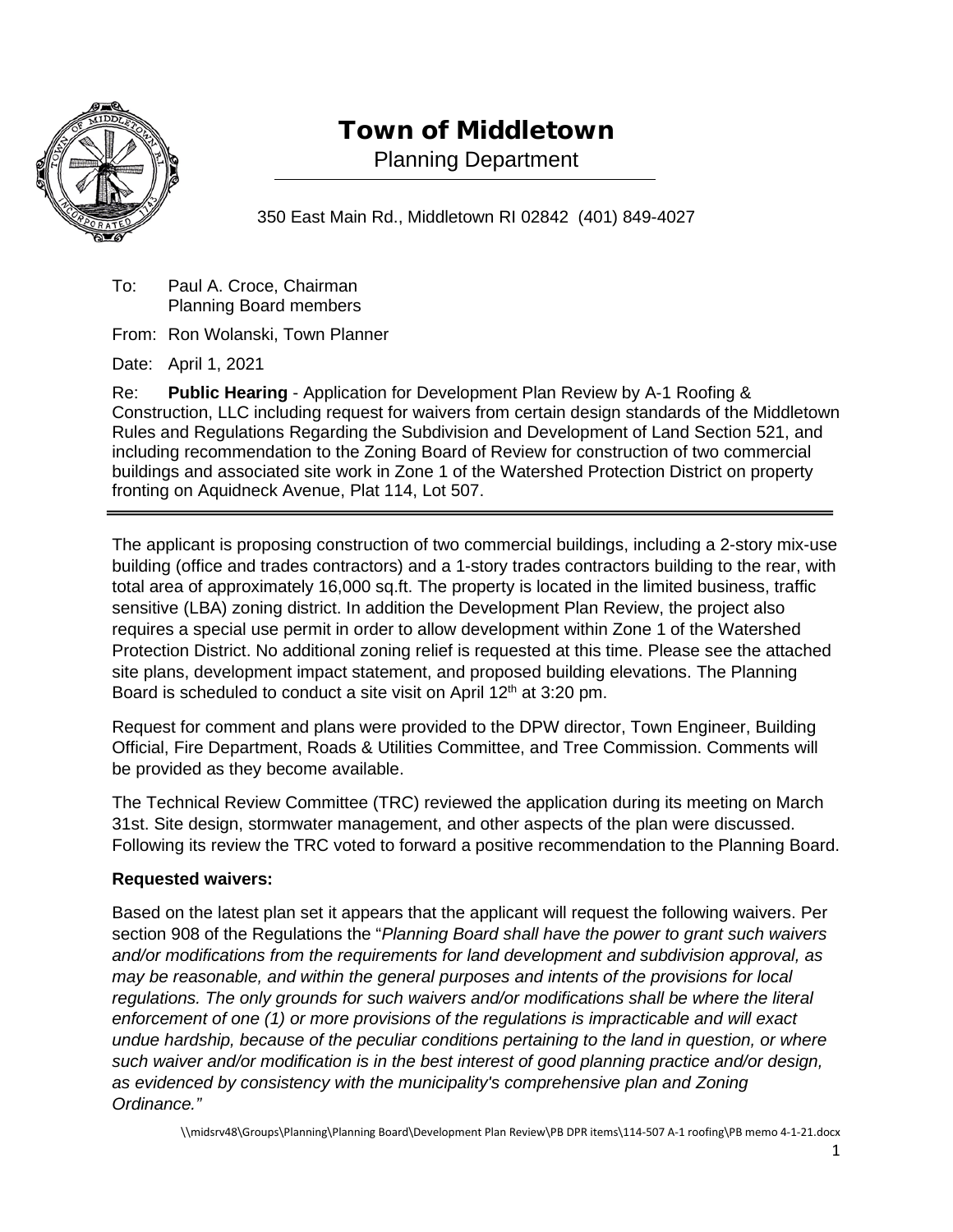- 1. **521.1.B.3**  Pedestrian access to site from the abutting Aquidneck Avenue not provided. *(During the TRC meeting the applicant indicated that the plan would be revised to provide pedestrian access.)*
- 2. **521.1.D –** Use of proposed wall-pack exterior site lighting appears to be inconsistent with the requirement to minimize light pollution, unless demonstrated to be dark-sky compliant fixtures.
- 3. **521.1.E.3 & 4** Trash receptacle and required bike rack not provided on the site plan. *(During the TRC meeting the applicant indicated that the plan would be revised to provide these items.)*
- 4. **521.2.A.2** Walls exceed forty feet in length without the required break in plane of at least 48 inches.
- 5. **521.2.B-1**  Windows should occupy not less than twenty (20) percent or more than sixty (60) percent of any façade visible from the public way. A calculation of the amount of window area on each façade visible from the public way must be provided to demonstrate compliance.
- 6. **521.2.C –** Building exteriors and roofs shall be constructed of, or resemble, traditional materials such as wooden clapboards, shingles, patterned shingles, brick, or stone**.** Building exterior elevations propose use of metal and synthetic materials.
- *7.* **521.2.D -** Traditional roof forms such as hip, gambrel, or gable shall be required. The gradient from level of any sloped roof shall be at least 4:12. Flat roofs may be permitted if decorative details are incorporated into the roof design and/or the roof is designed to incorporate a sloped design for the portion of the roof visible from the public way, and provided that any mechanical equipment installed on the roof is not visible from the public way and abutting properties. A flat roof is proposed for both buildings. *(During the TRC meeting the applicant indicated that roof design could be modified.)*
- 8. **521.3.D.2** Landscaped buffer of at least 20 feet in width required along all property lines abutting residential use. Not provided at the rear property line due to stormwater management feature.

## **Request for recommendation on development in Zone 1 of the Watershed Protection District.**

In reviewing this application and providing an advisory opinion to the Zoning Board of Review, the Planning Board should consider the potential impacts of the proposed development on the watershed. The following development design standards are required by Zoning Ordinance Section 1108:

- 1. Surface water runoff shall, to the degree feasible, be directed towards areas covered with vegetation for surface infiltration; and
- 2. Where the premises are partially outside of the WPD, site design shall, to the degree feasible, locate such potential pollution sources as Individual Sewage Disposal Systems outside of the District; and
- 3. Surface water runoff shall be directed, to the degree feasible, towards the lesser restricted district where the premises is located within two (2) or more districts.

Regarding these standards:

• 1. The applicant proposes to install a storm water collection and treatment facility on the property. This system must comply with the town's storm water management ordinance, and RIDEM requirements. RIDEM has approved the design. The plan has been reviewed